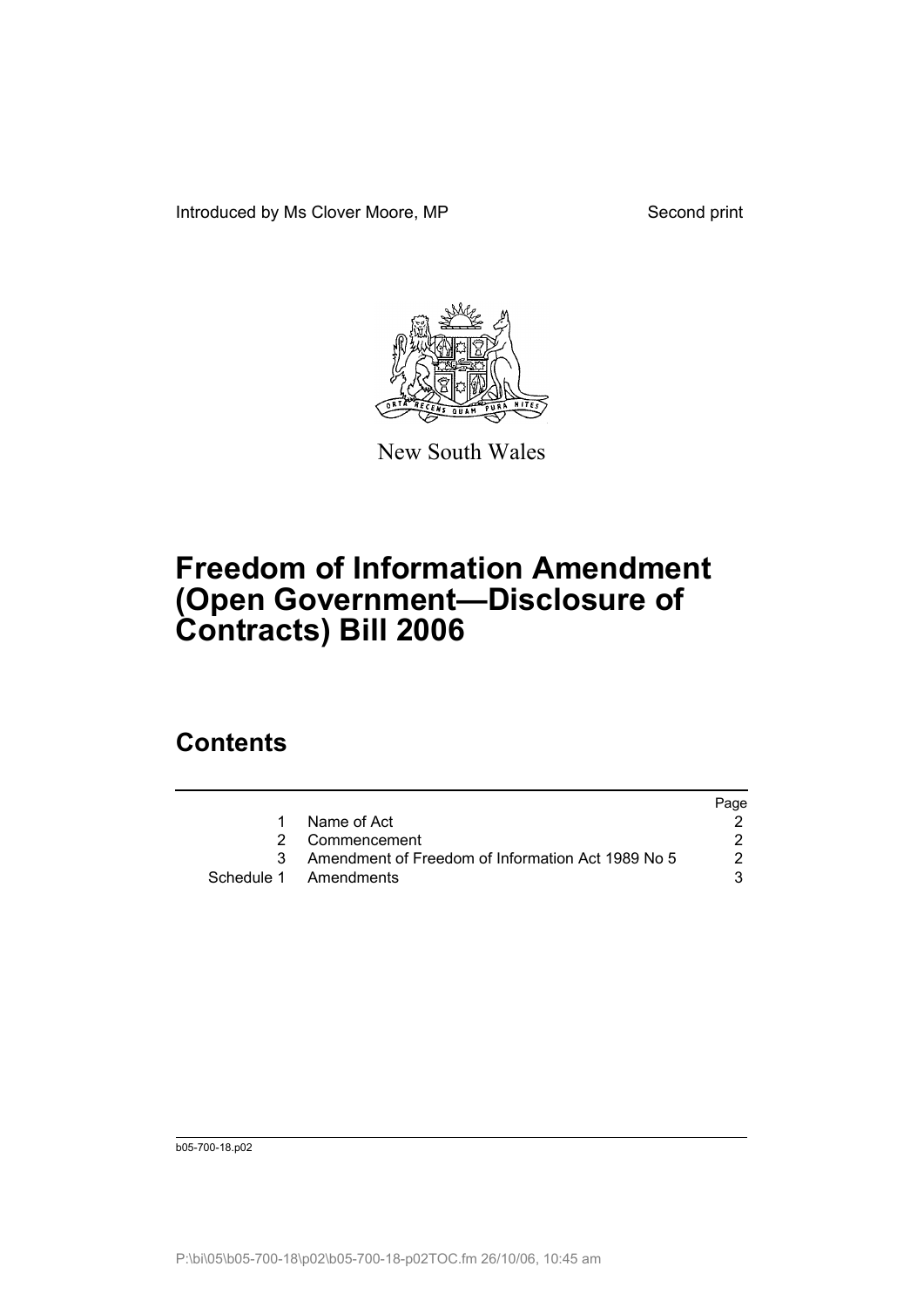Page

Contents page 2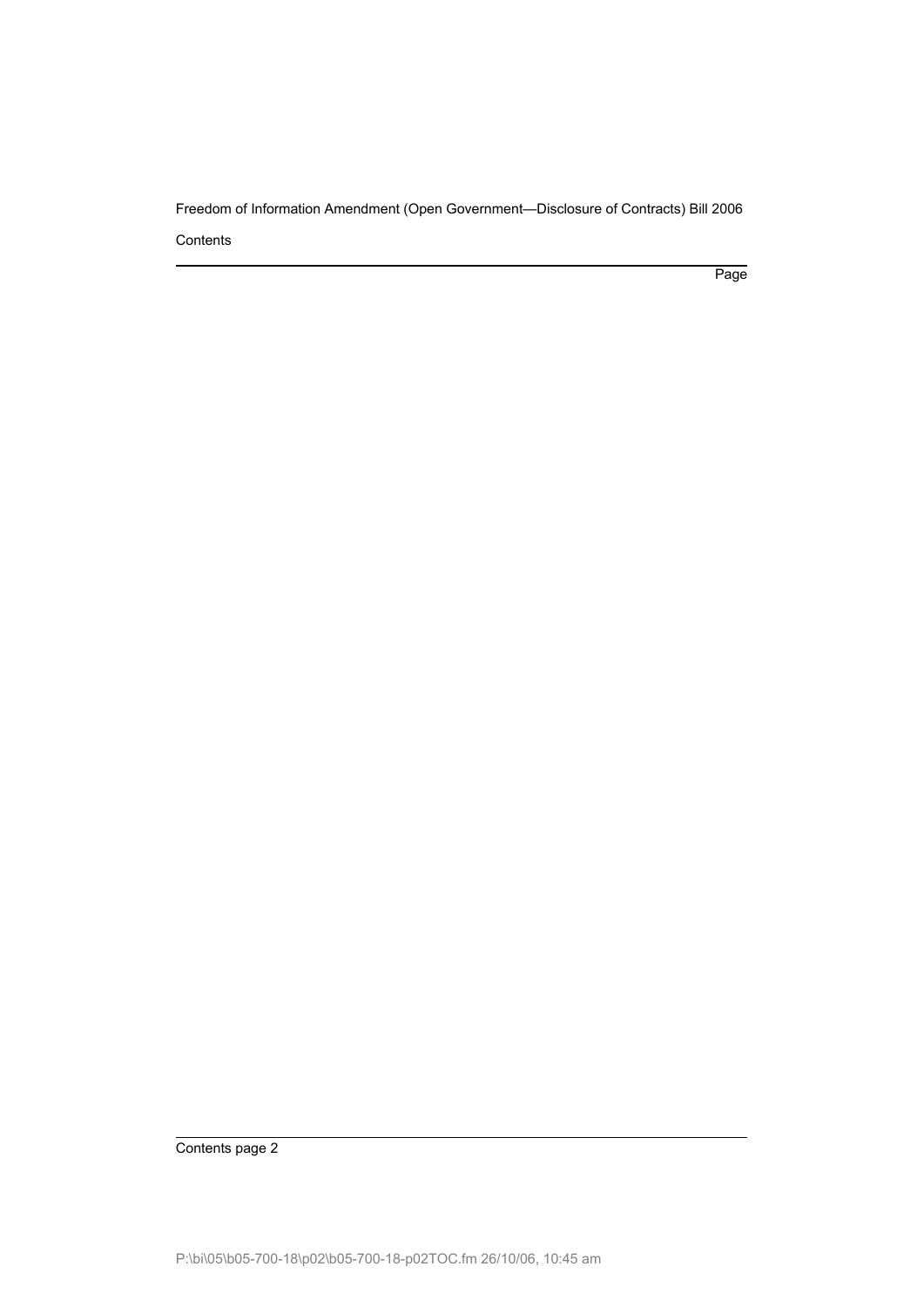*This PUBLIC BILL, originated in the LEGISLATIVE ASSEMBLY and, having this day passed, is now ready for presentation to the LEGISLATIVE COUNCIL for its concurrence.*

> *Clerk of the Legislative Assembly. Legislative Assembly,*



New South Wales

## **Freedom of Information Amendment (Open Government—Disclosure of Contracts) Bill 2006**

Act No , 2006

An Act to amend the *Freedom of Information Act 1989* so as to require publication of government contracts; and for other purposes.

*EXAMINED*

*Chairman of Committees*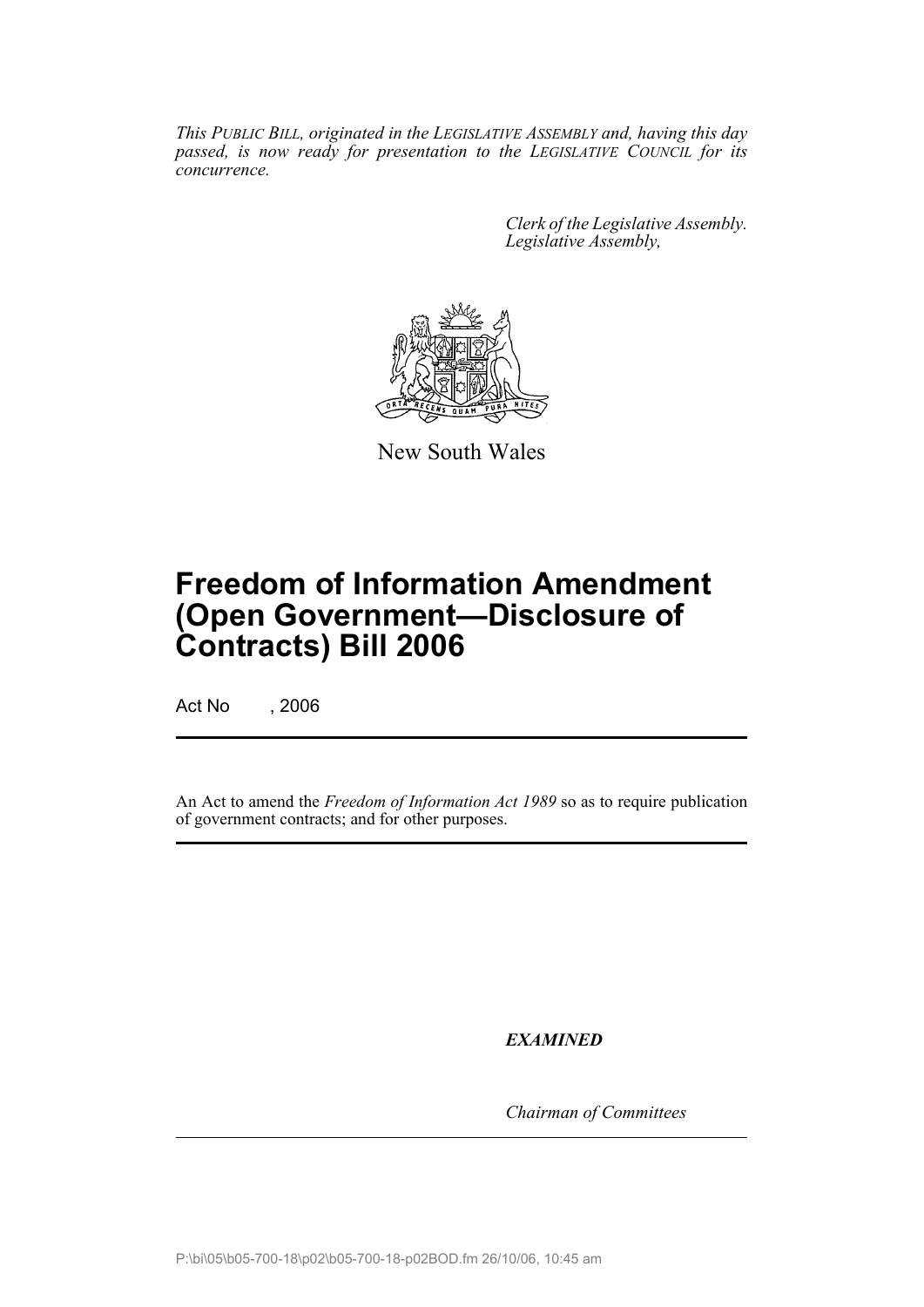<span id="page-3-2"></span><span id="page-3-1"></span><span id="page-3-0"></span>

|   | The Legislature of New South Wales enacts:                                                     |                     |
|---|------------------------------------------------------------------------------------------------|---------------------|
|   | Name of Act                                                                                    | $\overline{2}$      |
|   | This Act is the Freedom of Information (Open Government-<br>Disclosure of Contracts) Act 2006. | 3<br>$\overline{4}$ |
|   | Commencement                                                                                   | 5                   |
|   | This Act commences on the day occurring 28 days after the date of<br>assent.                   | 6<br>$\overline{7}$ |
| 3 | Amendment of Freedom of Information Act 1989 No 5                                              | 8                   |
|   | The Freedom of Information Act 1989 is amended as set out in<br>Schedule 1.                    | 9<br>10             |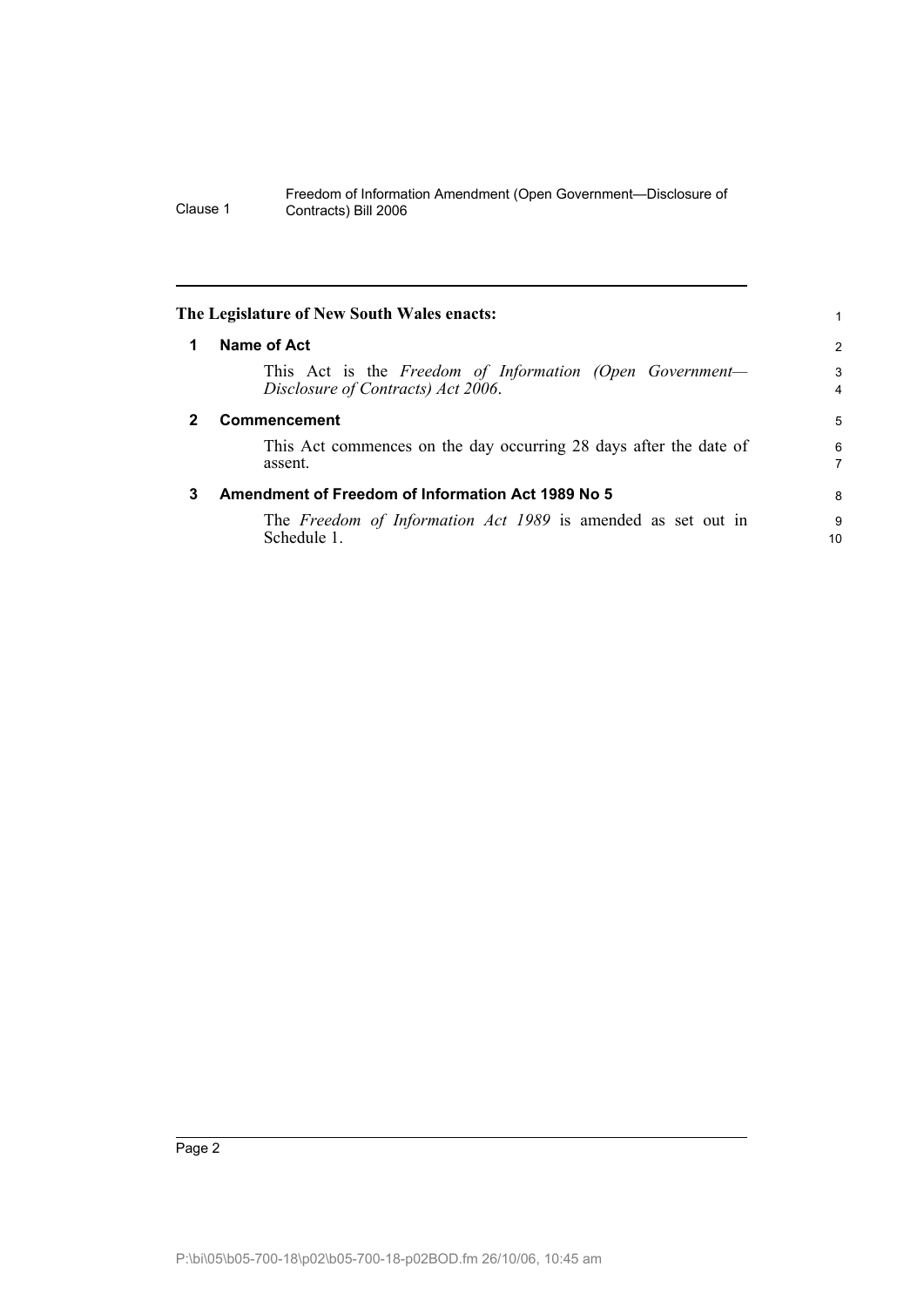Amendments **Schedule 1** Schedule 1

1

#### <span id="page-4-0"></span>**Schedule 1 Amendments**

(Section 3) **[1] Section 15A** Insert after section 15: **15A Disclosure of government contracts with the private sector** (1) Within 60 days after a government contract becomes effective, the provisions of this section in relation to the contract must be complied with. (2) The following particulars of a class 1 contract must be published: (a) the name and business address of the contractor, (b) particulars of any related body corporate (within the meaning of the *Corporations Act 2001* of the Commonwealth) in respect of the contractor, or any other private sector entity in which the contractor has an interest, that will be involved in carrying out any of the contractor's obligations under the contract or will receive a benefit under the contract, (c) the date on which the contract became effective and the duration of the contract, (d) particulars of the project to be undertaken, the goods or services to be provided or the real property to be leased or transferred under the contract, (e) the estimated amount payable to the contractor under the contract, (f) a description of any provisions under which the amount payable to the contractor may be varied, (g) a description of any provisions with respect to the renegotiation of the contract, (h) in the case of a contract arising from a tendering process, the method of tendering and a summary of the criteria against which the various tenders were assessed, (i) a description of any provisions under which it is agreed that the contractor is to receive payment for providing operational or maintenance services.  $\overline{2}$ 3 4 5 6 7 8 9 10 11 12 13 14 15 16 17 18 19 20 21 22 23 24 25 26 27 28 29 30 31 32 33 34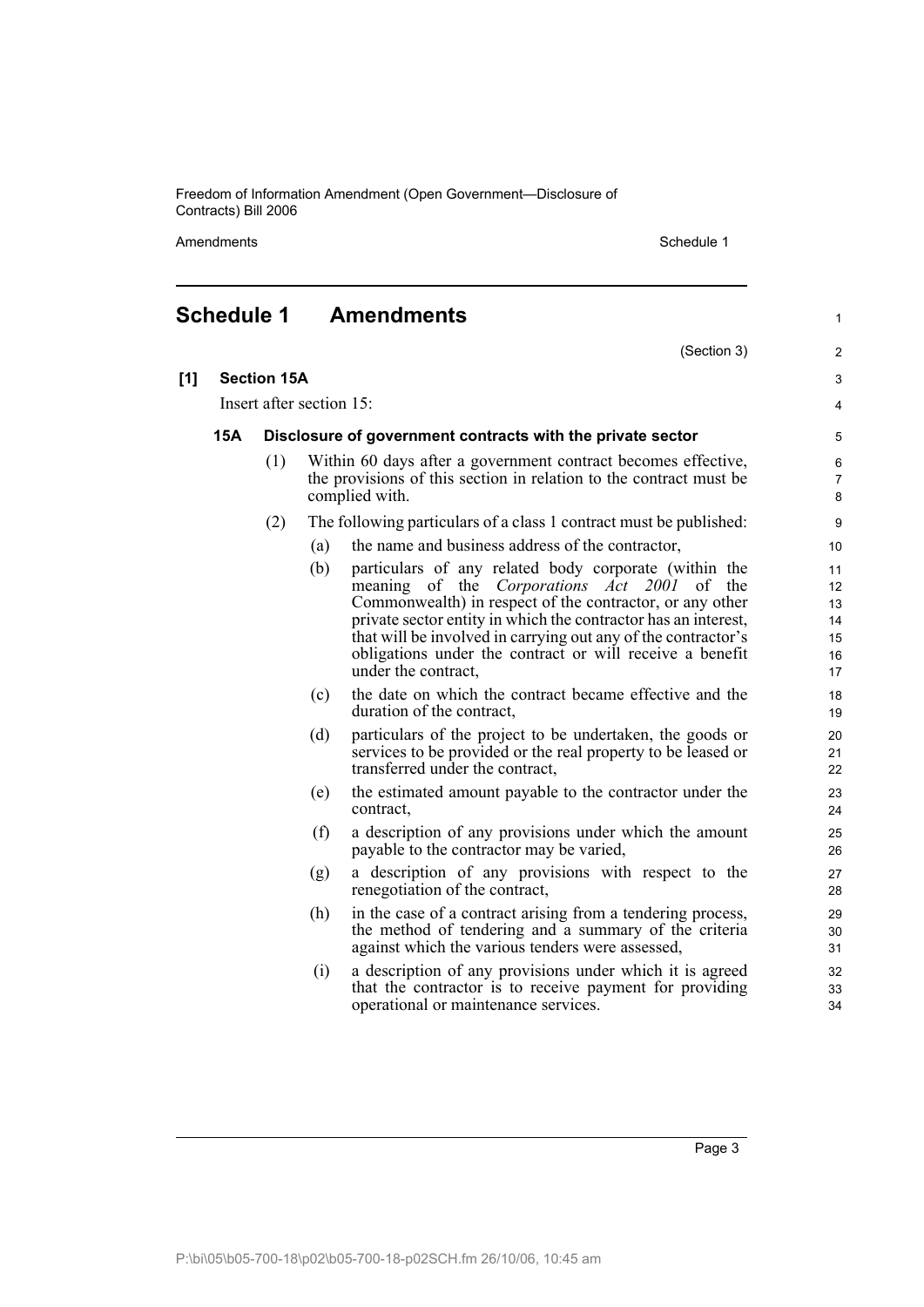Schedule 1 Amendments

|     |                                                                                                                                                                                                                                                                                                                                                                                      | 1<br>$\overline{2}$                                                                                                                                                                                                                                                                                                                                                                                                                                  |
|-----|--------------------------------------------------------------------------------------------------------------------------------------------------------------------------------------------------------------------------------------------------------------------------------------------------------------------------------------------------------------------------------------|------------------------------------------------------------------------------------------------------------------------------------------------------------------------------------------------------------------------------------------------------------------------------------------------------------------------------------------------------------------------------------------------------------------------------------------------------|
| (a) | particulars of future transfers of significant assets to the<br>State at zero, or nominal, cost to the State, including the<br>date of their proposed transfer,                                                                                                                                                                                                                      | 3<br>4<br>5                                                                                                                                                                                                                                                                                                                                                                                                                                          |
| (b) | particulars of future transfers of significant assets to the<br>contractor, including the date of their proposed transfer,                                                                                                                                                                                                                                                           | 6<br>$\overline{7}$                                                                                                                                                                                                                                                                                                                                                                                                                                  |
| (c) | the results of any cost-benefit analysis of the contract<br>conducted by the agency,                                                                                                                                                                                                                                                                                                 | 8<br>9                                                                                                                                                                                                                                                                                                                                                                                                                                               |
| (d) | the components and quantum of the public sector<br>comparator if used,                                                                                                                                                                                                                                                                                                               | 10<br>11                                                                                                                                                                                                                                                                                                                                                                                                                                             |
| (e) | where relevant, a summary of information used in the<br>contractor's full base case financial model (for example,<br>the pricing formula for tolls or usage charges),                                                                                                                                                                                                                | 12<br>13<br>14                                                                                                                                                                                                                                                                                                                                                                                                                                       |
| (f) | where relevant, particulars of how risk, during the<br>construction and operational phases of a contract to<br>undertake a specific project (such as construction,<br>infrastructure or property development), is<br>to<br>be<br>apportioned between the parties, quantified<br>(where)<br>practicable) in net present-value terms and specifying the<br>major assumptions involved, | 15<br>16<br>17<br>18<br>19<br>20<br>21                                                                                                                                                                                                                                                                                                                                                                                                               |
| (g) | particulars as to any significant guarantees or undertakings<br>between the parties, including any guarantees or<br>undertakings with respect to loan agreements entered into<br>or proposed to be entered into,                                                                                                                                                                     | 22<br>23<br>24<br>25                                                                                                                                                                                                                                                                                                                                                                                                                                 |
| (h) | particulars of any other key elements of the contract.                                                                                                                                                                                                                                                                                                                               | 26                                                                                                                                                                                                                                                                                                                                                                                                                                                   |
|     |                                                                                                                                                                                                                                                                                                                                                                                      | 27<br>28<br>29<br>30<br>31                                                                                                                                                                                                                                                                                                                                                                                                                           |
| (a) | the reasons why the contract or those provisions have not<br>been published, and                                                                                                                                                                                                                                                                                                     | 32<br>33                                                                                                                                                                                                                                                                                                                                                                                                                                             |
| (b) | a statement as to whether it is intended that the contract or<br>those provisions will be published at a later date and, if so,<br>when it is likely that they will be published, and                                                                                                                                                                                                | 34<br>35<br>36                                                                                                                                                                                                                                                                                                                                                                                                                                       |
| (c) | where some but not all of the provisions of the contract<br>have been published, a general description of the types of<br>provisions that have not been published.                                                                                                                                                                                                                   | 37<br>38<br>39                                                                                                                                                                                                                                                                                                                                                                                                                                       |
|     |                                                                                                                                                                                                                                                                                                                                                                                      | In addition to the particulars referred to in subsection (2), the<br>following particulars of a class 2 contract must be published:<br>In addition to the particulars referred to in subsections $(2)$ and $(3)$ ,<br>a copy of a class 3 contract must be published. If the agency<br>concerned does not publish the contract, or publishes only some<br>of the provisions of the contract, because of subsection (9), the<br>agency is to publish: |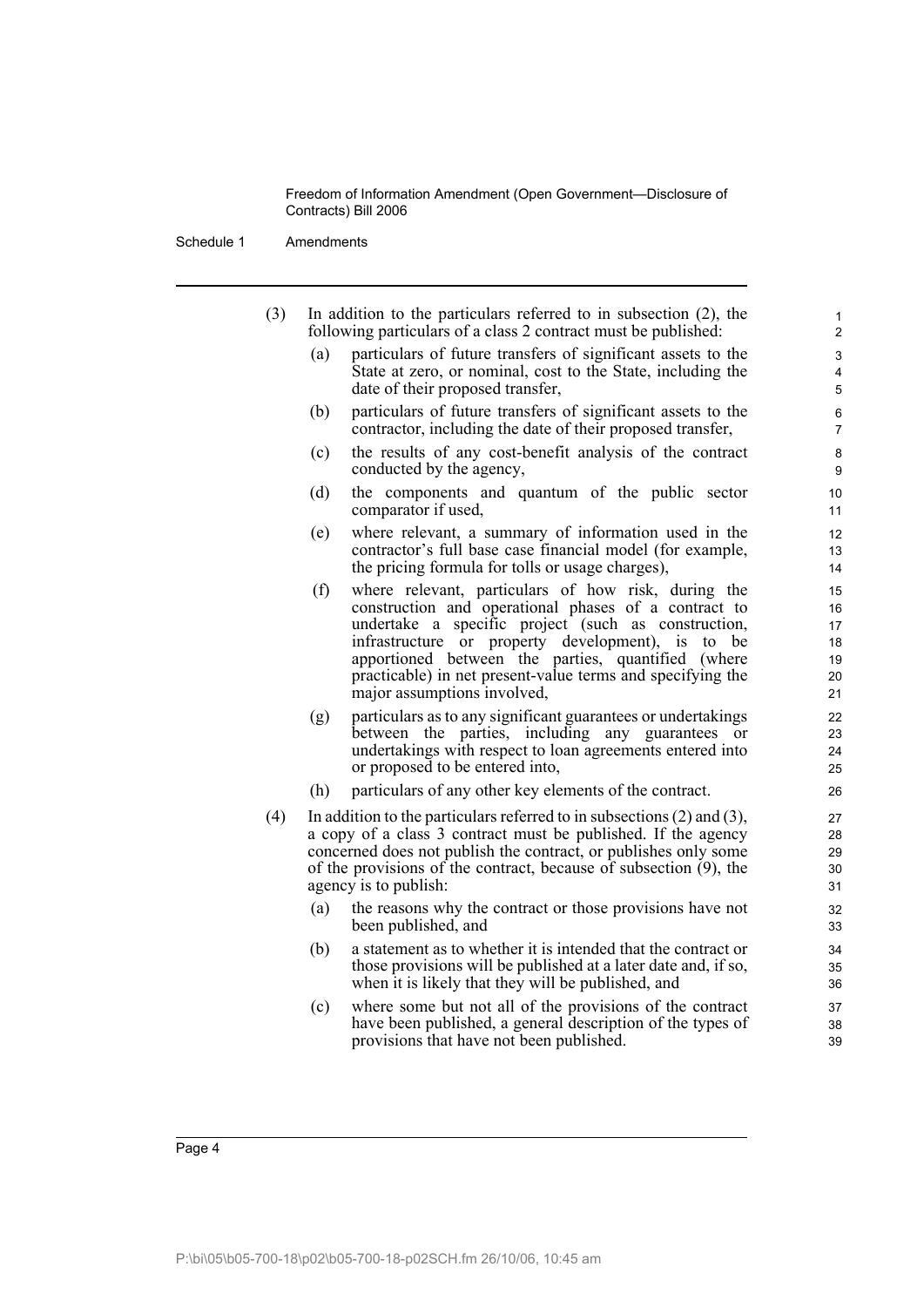Amendments **Schedule 1** Schedule 1

- (5) If a material variation is made to a contract that would affect the particulars that are required to be published under this section in relation to the contract, the published particulars are to be amended to reflect the variation within 60 days after the variation becomes effective.
- (6) If a material variation is made to a contract that is required to be published under subsection (4), a copy of the variation or the varied provisions is to be published within 60 days after the variation becomes effective.
- (7) The information required to be published under this section in relation to a contract:
	- (a) is to be published on the internet website called https//tenders.nsw.gov.au (or such other internet website authorised by the Premier for the purposes of this section) and may be published in such other manner as the responsible Minister for the agency may approve, and
	- (b) is to remain on that internet website:
		- (i) for at least 30 days, or
		- (ii) until the project to which the contract relates is complete, the goods and services concerned have been provided under the contract, the term of the lease has expired or the real property has been transferred,

whichever is the greater period.

- (8) If a person other than a member of staff of the agency (including, for example, a party to a government contract) disagrees with the way in which an agency has interpreted its obligations under this section, the agency is to obtain the opinion of the Chairperson of the State Contracts Control Board in relation to the matter.
- (9) None of the provisions of this section that require the publication of a copy of a contract or information in relation to a contract require the publication of:
	- (a) the commercial-in-confidence provisions of a contract, or
	- (b) details of any unsuccessful tender, or
	- (c) any matter that could reasonably be expected to affect public safety or security, or
	- (d) a copy of a contract, a provision of a contract or any other information in relation to a contract that is of such a nature that its inclusion in a document would cause the document to be an exempt document.

Page 5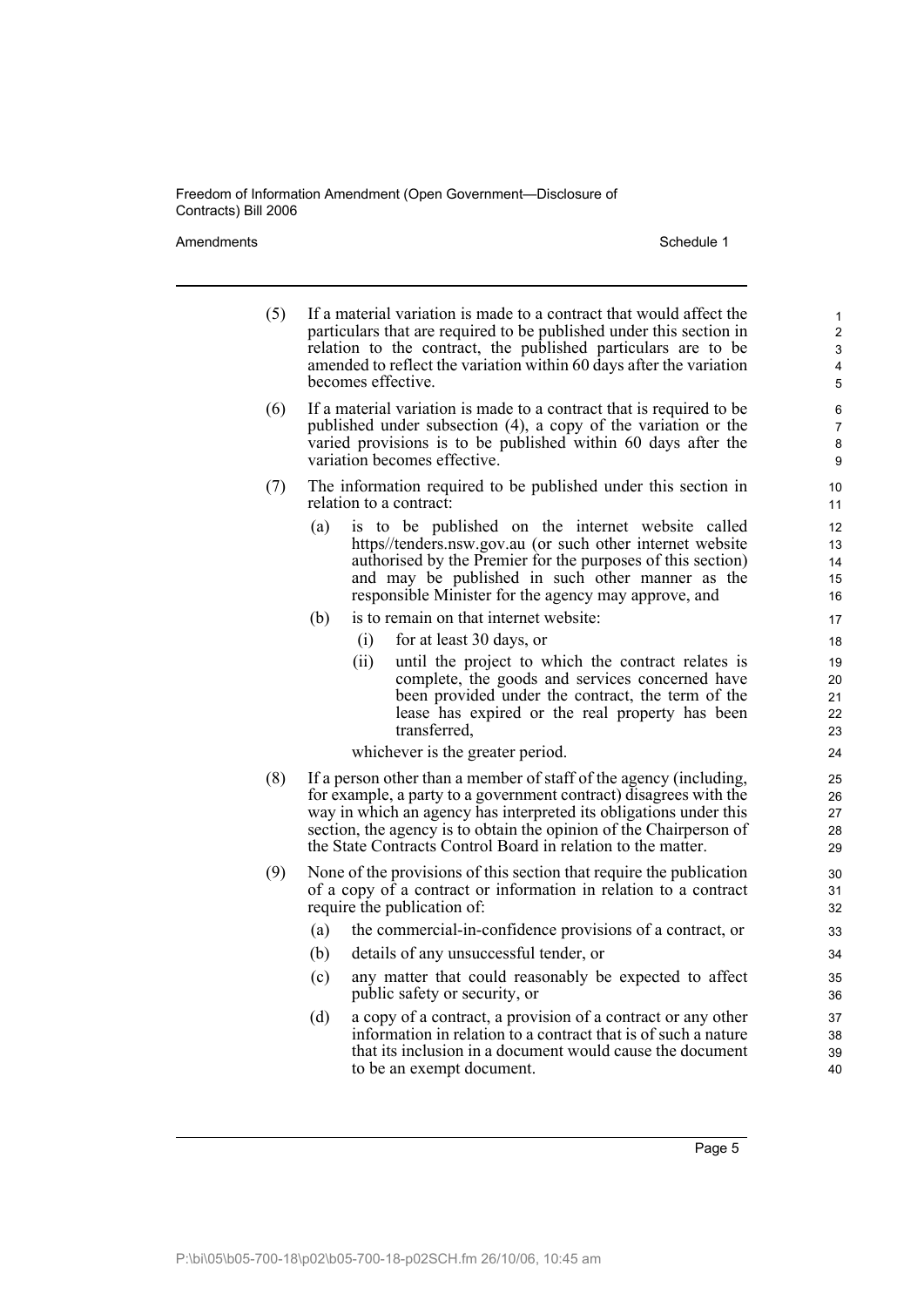Schedule 1 Amendments

| (10) |     | This section does not apply to or in respect of any of the<br>following:                                                                                                                                                       | 1<br>2                   |
|------|-----|--------------------------------------------------------------------------------------------------------------------------------------------------------------------------------------------------------------------------------|--------------------------|
|      | (a) | a government contract entered into by or on behalf of an<br>agency before the commencement of this section,                                                                                                                    | 3<br>4                   |
|      | (b) | a government contract entered into by the Department of<br>State and Regional Development that involves the<br>provision of industry support.                                                                                  | 5<br>6<br>$\overline{7}$ |
| (11) |     | Information is required to be published under this section by an<br>agency only to the extent that the agency has the information or<br>it is reasonably practical for it to obtain the information.                           | 8<br>9<br>10             |
| (12) |     | The regulations may apply all or any of the provisions of this<br>section to a local authority and may modify those provisions in<br>their application to a local authority.                                                   | 11<br>12<br>13           |
| (13) |     | For the purposes of this section, a government contract becomes<br>effective:                                                                                                                                                  | 14<br>15                 |
|      | (a) | except as provided by paragraph (b), when it is entered into<br>by or on behalf of the agency concerned, or                                                                                                                    | 16<br>17                 |
|      | (b) | if the contract contains a provision to the effect that one or<br>more conditions are to be met before the obligations of the<br>parties under the contract are enforceable—when the<br>condition or conditions have been met. | 18<br>19<br>20<br>21     |
| (14) |     | In this section:                                                                                                                                                                                                               | 22                       |
|      |     | <i>agency</i> does not include a State owned corporation (or its<br>subsidiaries) as defined in the State Owned Corporations Act<br>1989 or a local authority.                                                                 | 23<br>24<br>25           |
|      |     | <b><i>class 1 contract</i></b> means any government contract under which:                                                                                                                                                      | 26                       |
|      | (a) | the total estimated value of the project, or                                                                                                                                                                                   | 27                       |
|      | (b) | the total estimated value of the goods or services over the<br>term of the contract, or                                                                                                                                        | 28<br>29                 |
|      | (c) | the value of the real property transferred, or                                                                                                                                                                                 | 30                       |
|      | (d) | the rent for the term of the lease,                                                                                                                                                                                            | 31                       |
|      |     | is likely to be \$150,000 or more.                                                                                                                                                                                             | 32                       |
|      |     | class 2 contract means a class 1 contract in respect of which any<br>of the following paragraphs applies:                                                                                                                      | 33<br>34                 |
|      | (a) | there has not been a tender process, the proposed contract<br>has not been made publicly available and the terms and<br>conditions of the contract have been negotiated directly<br>with the contractor,                       | 35<br>36<br>37<br>38     |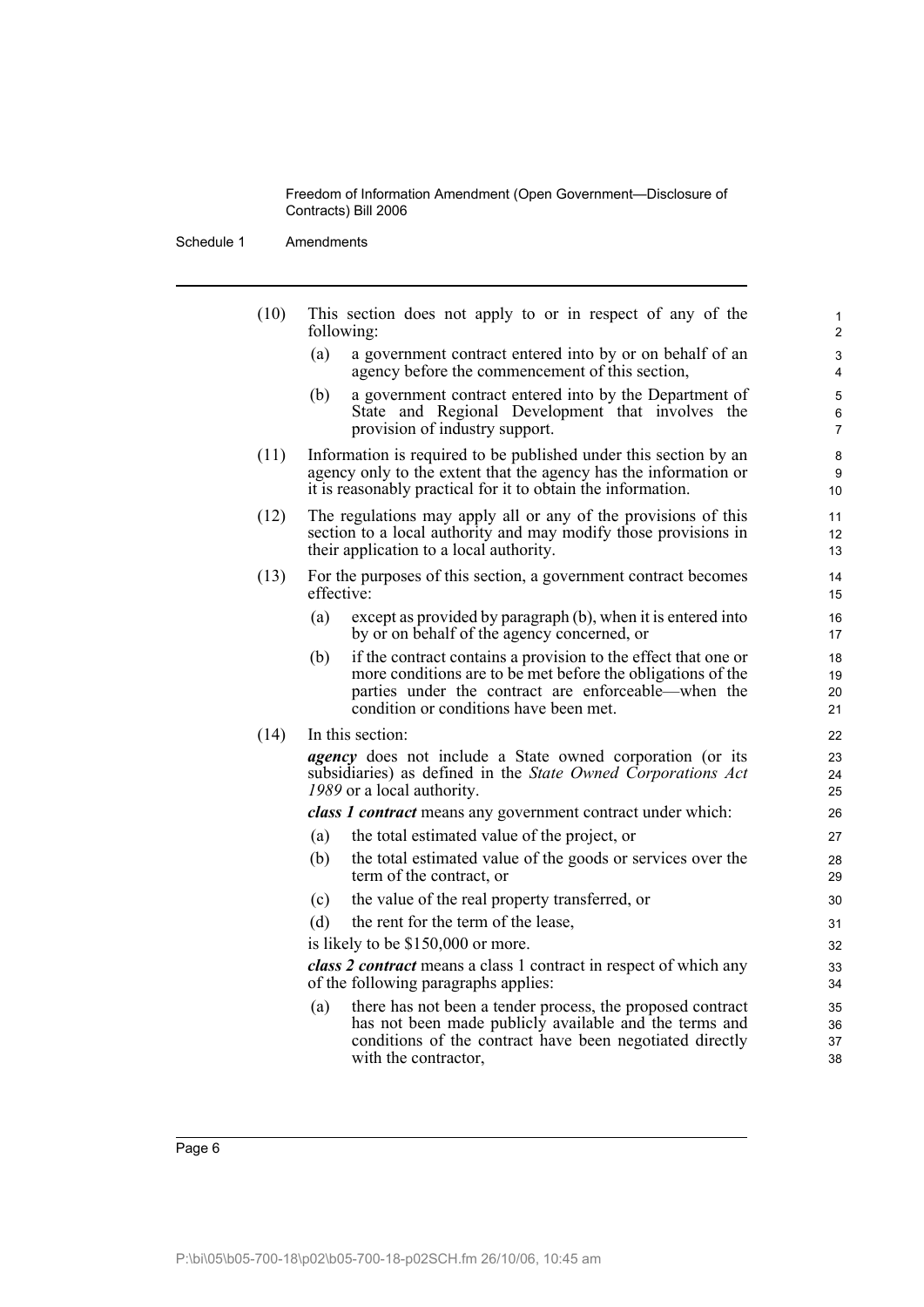Amendments Schedule 1

| (b)       | the proposed contract (whether or not made publicly<br>available) has been the subject of a tendering process and<br>the terms and conditions of the contract have been<br>substantially negotiated with the successful tenderer, | $\mathbf{1}$<br>2<br>3<br>$\overline{\mathbf{4}}$ |
|-----------|-----------------------------------------------------------------------------------------------------------------------------------------------------------------------------------------------------------------------------------|---------------------------------------------------|
| (c)       | the obligations of one or more parties under the contract to<br>maintain or operate infrastructure or assets could continue<br>for 10 years or more,                                                                              | 5<br>6<br>7                                       |
| (d)       | the contract involves a privately financed project as<br>defined by guidelines published by the Treasury (as in<br>force from time to time),                                                                                      | 8<br>9<br>10                                      |
| (e)       | the contract involves a transfer of a significant asset of the<br>agency concerned to another party to the contract in<br>exchange for the transfer of an asset to the agency.                                                    | 11<br>12<br>13                                    |
|           | class 3 contract means a class 2 contract under which:                                                                                                                                                                            | 14                                                |
| (a)       | the total estimated value of the project, or                                                                                                                                                                                      | 15                                                |
| (b)       | the total estimated value of the goods or services over the<br>term of the contract, or                                                                                                                                           | 16<br>17                                          |
| (c)       | the value of the real property transferred, or                                                                                                                                                                                    | 18                                                |
| (d)       | the rent for the term of the lease,                                                                                                                                                                                               | 19                                                |
|           | is likely to be \$5,000,000 or more.                                                                                                                                                                                              | 20                                                |
| disclose: | commercial-in-confidence provisions, in relation<br>to<br>a<br>government contract, means any provisions of the contract that                                                                                                     | 21<br>22<br>23                                    |
| (a)       | the contractor's financing arrangements, or                                                                                                                                                                                       | 24                                                |
| (b)       | the contractor's cost structure or profit margins, or                                                                                                                                                                             | 25                                                |
| (c)       | the contractor's full base case financial model, or                                                                                                                                                                               | 26                                                |
| (d)       | any intellectual property in which the contractor has an<br>interest, or                                                                                                                                                          | 27<br>28                                          |
| (e)       | any matter whose disclosure would place the contractor at<br>a substantial commercial disadvantage in relation to other<br>contractors or potential contractors, whether at present or<br>in the future.                          | 29<br>30<br>31<br>32                              |
|           | <i>contractor</i> , in relation to a government contract entered into by                                                                                                                                                          | 33                                                |
|           | an agency, means the person with whom the agency has entered<br>into the contract.                                                                                                                                                | 34<br>35                                          |